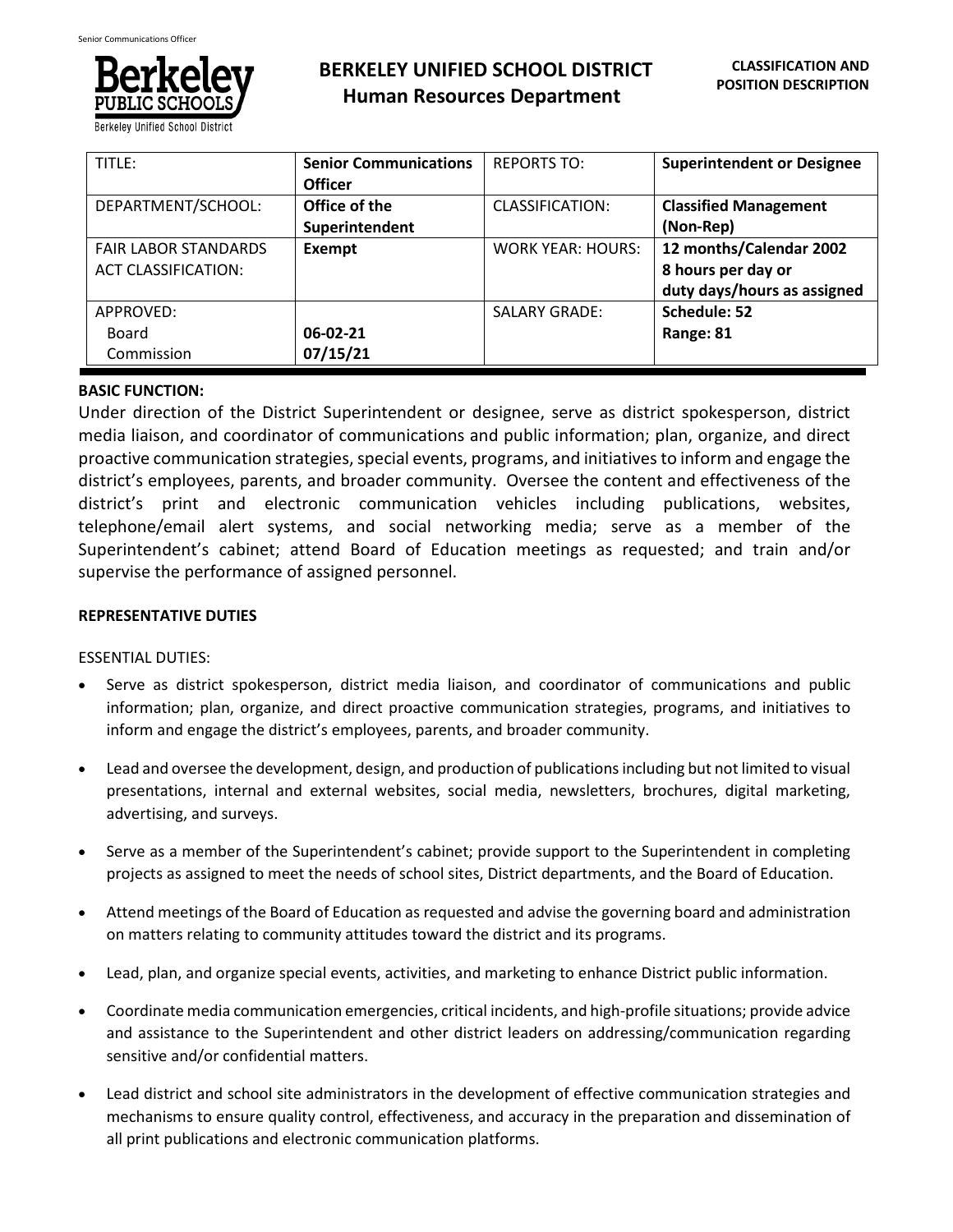- Analyze district communication data for effectiveness and coverage and provide leadership in improving the process.
- Convene and coordinate the work of the Superintendent's Communications Team (including Technology, Superintendent's Office, Specialists, translators, and contractors) to ensure prioritized planning and completion of projects.
- Oversee the work of district communications to ensure quality control effectiveness and accuracy in the preparation and dissemination of all print publications and electronic communication platforms.
- Supervise communications staff for graphic, publishing, and writing support as well as translation/interpretation staff and contracts; ensure communications are provided to the community in multiple languages as appropriate.
- Collaborate with the District leaders and staff to ensure that Public Records Act requests and responses are in accordance with the California Public Records Act.
- Develop and maintain professional relationships with newspapers and other media representatives.
- Research and writes articles and speeches for use by the Superintendent, Board of Education members, and other staff as needed.
- Seek out and cultivate news and information resources for developing stories that reflect the district's positive efforts for transparency and community outreach.
- Collect information and prepare news releases, including appropriate photographs and videos for mass media as well as special publications for student and staff recognition.
- Coordinate and distribute information to district administrators, employees, the public, and media regarding the district's programs, policies, events, activities, accomplishments, and related key messages.
- Provide input and oversee district website content and social media communication to ensure consistency, clarity, and accuracy of information.
- Manage and coordinate the public information pages in conformance with federal and state regulations and district policy.
- Support the annual updating and publication of the School Accountability Report Cards, in collaboration with Education Services.
- Participate in the development of the annual budget for communications and public information in the district; analyze and review the budget and financial data on a continuous basis and maintain appropriate expenditures in accordance with established limitations.
- Coordinate specialized committees, as assigned, including reviewing permanent art installations at school/district sites.

### Other Duties

● Perform related duties as assigned.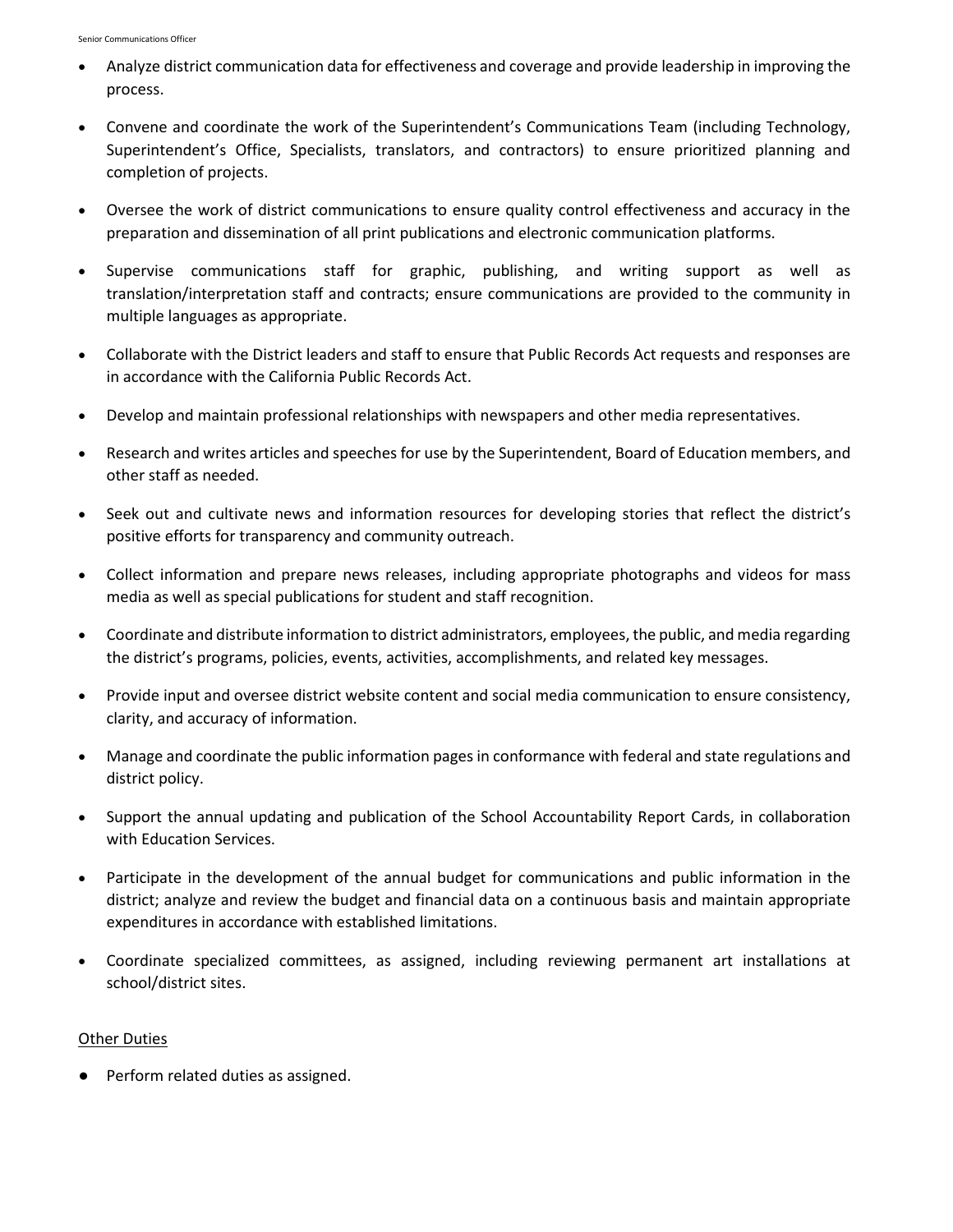#### **EDUCATION/EXPERIENCE:**

Any combination equivalent to: bachelor's degree in communications, journalism, broadcasting, media, marketing, public information, or related field and five years of administrative public sector and/or public-school experience in communications, or other related fields in a supervisory role in communications.

### **LICENSES AND OTHER REQUIREMENTS:**

Valid California Driver's License and vehicle insurability to comply with District requirements.

Incumbents in this classification may be required to speak, read and write in a designated second language other than English.

#### **KNOWLEDGE AND ABILITIES**

KNOWLEDGE OF:

Excellent verbal, written, and interpersonal skills

Excellent English usage spelling, grammar, punctuation, composition, and vocabulary

Current technology, principles, and techniques for the performance of duties; including graphics design, internet design, web publishing, and publication/print software

Excellent analytical and critical thinking skills and ability to use good judgment when making independent decisions

Current and emerging video and multimedia video and multimedia production procedures, best practices, methods, techniques, and terminology

Professional video editing software

Social media applications

Diverse cultures in the community

Innovative trends in multimedia communications

Principles, methods, procedures, and strategies concerning a public information, communications, and community relations program within a public school

Advanced journalism techniques, modern news media structure, and processes for effective media relations Organization and services provided by public agencies, particularly in the area of education

Legal mandates, California Education Codes, policies, regulations, and guidelines pertaining to the distribution of news and public information

Public Relations' Code of Ethnics

California Public Records Act

Copyright laws

ABILITY TO:

Establish and maintain positive relationships with District staff, Board members, news media, and the general public duties

Plan, organize, and direct their own work as well as the work others

Operate professional video production and editing equipment

Prepare written statements of administrative procedures

Exhibit discretion and tact with information received and given

Remain abreast of the emerging and changing social media techniques

Prepare and present written and oral reports to diverse audiences that effectively represent the school district to the community

Effectively analyze situations and make decisions

Prepare a variety of professional communications as requested

Demonstrate good judgment, a strong sense of ethics, and professionalism

Exhibit sensitivity to diversity, cultural competency, equity, and access

Promote educational excellence for all students for a diverse community

Plan and supervise district events

Work independently with minimal supervision